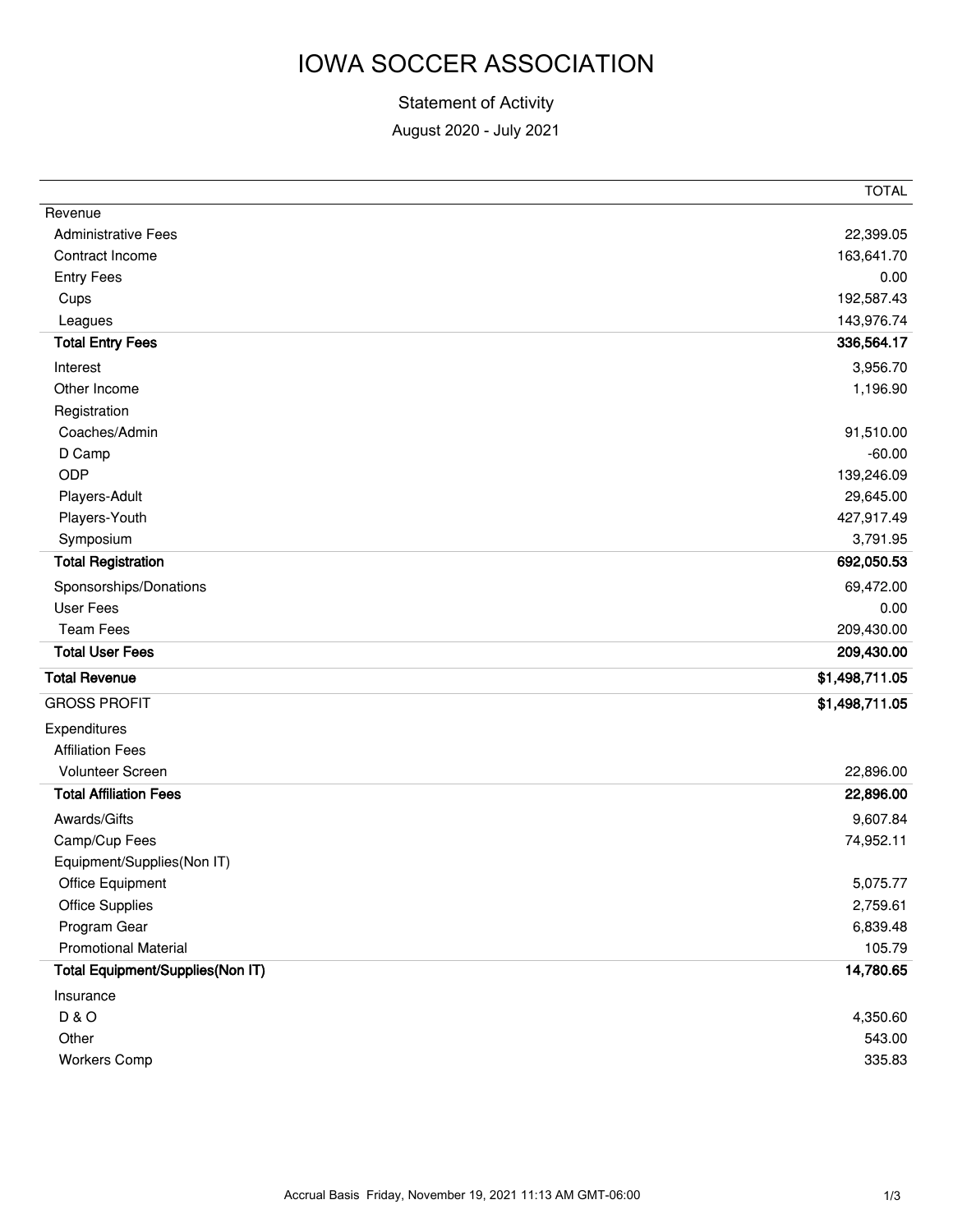# IOWA SOCCER ASSOCIATION

#### Statement of Activity

August 2020 - July 2021

|                                        | <b>TOTAL</b> |
|----------------------------------------|--------------|
| Youth Player                           | 39,732.11    |
| <b>Total Insurance</b>                 | 44,961.54    |
| IT                                     |              |
| Cell Phones                            | 9,450.00     |
| Equipment                              | 4,167.54     |
| <b>Subscription Services</b>           | 49,037.87    |
| <b>Total IT</b>                        | 62,655.41    |
| Misc Expense                           | 4,850.00     |
| Non-Employee Compensation              |              |
| Coaches                                | 47,678.62    |
| Other Comp                             | 22,472.53    |
| Referees                               | 198,237.02   |
| <b>Total Non-Employee Compensation</b> | 268,388.17   |
| Payroll Expenses                       | 39,947.14    |
| <b>FlexPlan Contribution</b>           | 4,255.56     |
| Health Insurance                       | 21,231.01    |
| Life                                   | 372.24       |
| Salary                                 | 550,626.26   |
| <b>SIMPLE</b>                          | 9,085.16     |
| <b>STD</b>                             | 1,278.00     |
| <b>Taxes</b>                           | 0.00         |
| Wages                                  | 0.00         |
| <b>Total Payroll Expenses</b>          | 626,795.37   |
| <b>Player Fees</b>                     |              |
| Adult                                  | 17,278.00    |
| Youth                                  | 88,341.00    |
| <b>Total Player Fees</b>               | 105,619.00   |
| Postage/Printing                       | 441.41       |
| Professional Development               | 2,025.00     |
| <b>Meeting Expense</b>                 | 24,788.40    |
| Membership Dues                        | 319.00       |
| <b>Registration Fees</b>               | 1,155.00     |
| <b>Total Professional Development</b>  | 28,287.40    |
| <b>Professional Services</b>           | 18,357.04    |
| Rental                                 |              |
| Equipment                              | 1,646.32     |
| Fields                                 | 114,443.70   |
| Office/Storage                         | 19,892.89    |
| <b>Total Rental</b>                    | 135,982.91   |